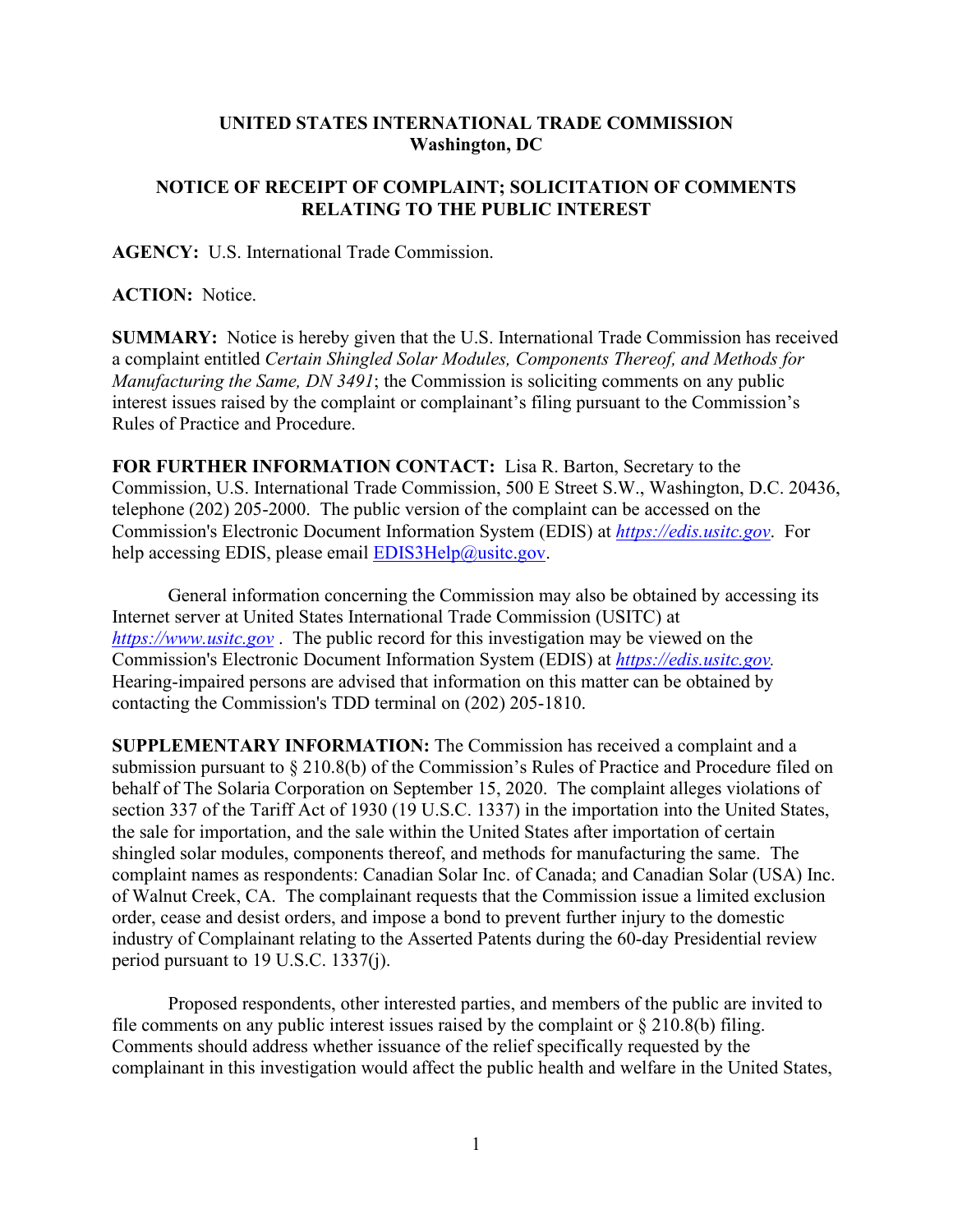competitive conditions in the United States economy, the production of like or directly competitive articles in the United States, or United States consumers.

In particular, the Commission is interested in comments that:

- (i) explain how the articles potentially subject to the requested remedial orders are used in the United States;
- (ii) identify any public health, safety, or welfare concerns in the United States relating to the requested remedial orders;
- (iii) identify like or directly competitive articles that complainant, its licensees, or third parties make in the United States which could replace the subject articles if they were to be excluded;
- (iv) indicate whether complainant, complainant's licensees, and/or third party suppliers have the capacity to replace the volume of articles potentially subject to the requested exclusion order and/or a cease and desist order within a commercially reasonable time; and
- (v) explain how the requested remedial orders would impact United States consumers.

Written submissions on the public interest must be filed no later than by close of business, eight calendar days after the date of publication of this notice in the Federal Register. There will be further opportunities for comment on the public interest after the issuance of any final initial determination in this investigation. Any written submissions on other issues must also be filed by no later than the close of business, eight calendar days after publication of this notice in the Federal Register. Complainant may file replies to any written submissions no later than three calendar days after the date on which any initial submissions were due. Any submissions and replies filed in response to this Notice are limited to five (5) pages in length, inclusive of attachments.

Persons filing written submissions must file the original document electronically on or before the deadlines stated above. Submissions should refer to the docket number ("Docket No. 3491") in a prominent place on the cover page and/or the first page. (*See* Handbook for Electronic Filing Procedures, [Electronic Filing Procedures](https://www.usitc.gov/documents/handbook_on_filing_procedures.pdf)<sup>[1](#page-1-0)</sup>). Please note the Secretary's Office will accept only electronic filings during this time. Filings must be made through the Commission's Electronic Document Information System (EDIS, *[https://edis.usitc.gov](https://edis.usitc.gov/)*.) No inperson paper-based filings or paper copies of any electronic filings will be accepted until further notice. Persons with questions regarding filing should contact the Secretary a[tEDIS3Help@usitc.gov.](mailto:EDIS3Help@usitc.gov)

<span id="page-1-0"></span><sup>1</sup> Handbook for Electronic Filing Procedures: *[https://www.usitc.gov/documents/handbook\\_on\\_filing\\_procedures.pdf](https://www.usitc.gov/documents/handbook_on_filing_procedures.pdf)*